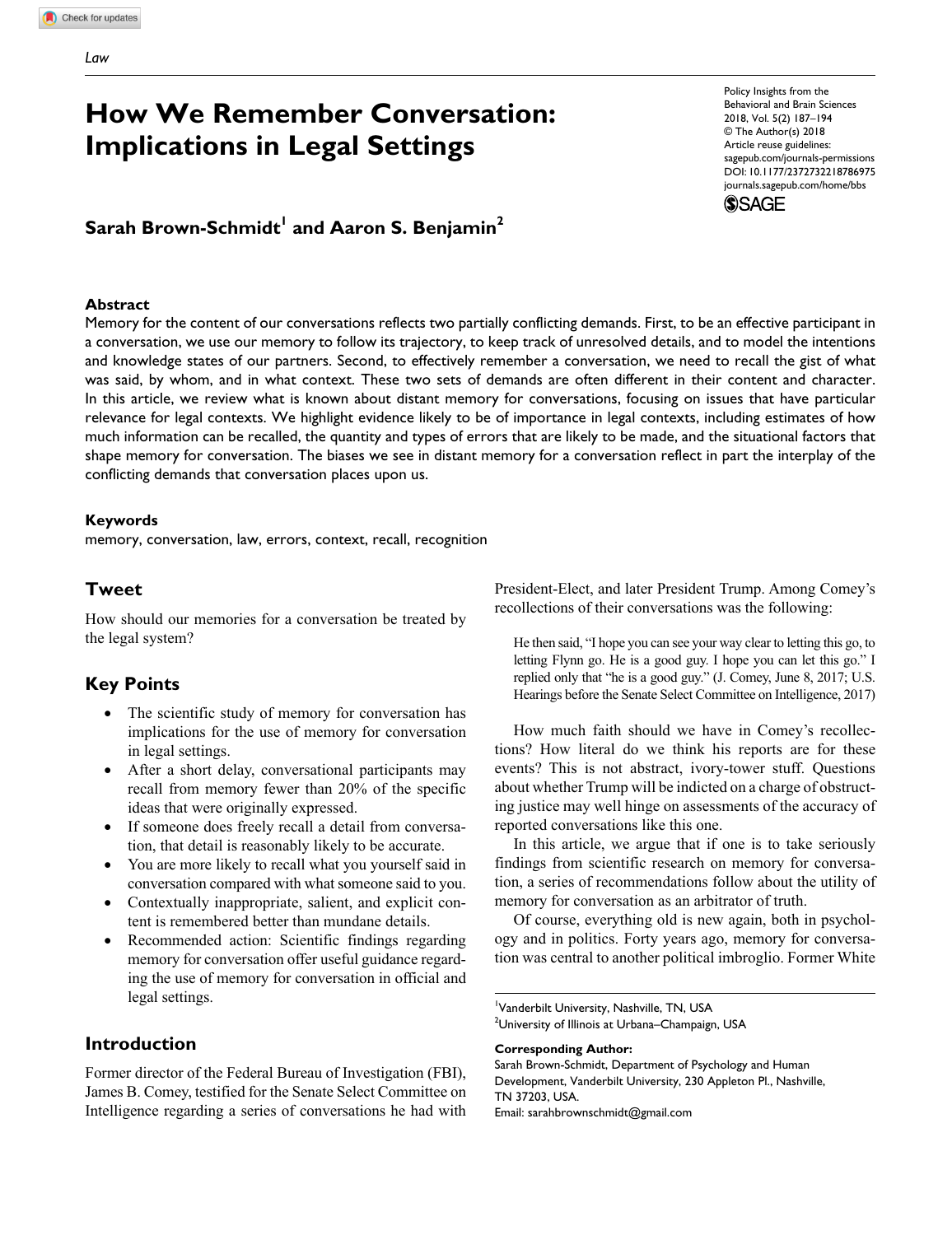House Counsel John Dean testified for the Senate Watergate Committee about President Nixon's actions:

I can very vividly recall that the way he sort of rolled his chair back from his desk and leaned over to Mr. Haldeman and said, "a million dollars is no problem. . . " (J. Dean, June 27, 1973; U.S. Government Printing office, 1973)

John Dean's memory became a focus of interest for memory researchers because his testimony during the Watergate investigation regarding his conversations with President Nixon was so remarkably rich with detail. Tapes containing audio recordings of these conversations later surfaced, creating an opportunity to objectively assess the veracity of Dean's recollections. In a famous paper, Neisser (1981) compared Dean's testimony regarding two conversations against the tape recordings. Neisser concluded that even though Dean's memory was distorted, self-serving, and wrong in many details, the fundamental aspects of Dean's testimony were nevertheless correct. For example, the infamous conversation about the million-dollar blackmail demand occurred on March 21, 1973, whereas Dean testified that it occurred on March 13. Nixon also never said specifically that "a million dollars is no problem," though he did say something similar: "[Y]ou could get a million dollars. And you could get it in cash. I, I know where it could be gotten" (R.M. Nixon, March 21, 1973; *U.S. v. John N. Mitchell, et al.*, 1973).

When recollections of conversation are offered as testimony, what does the science say about the probative value of memory for conversation? How much can a person—children, adults, trained FBI investigators—remember of a conversation, and which aspects are likely to be remembered? And do actions, such as taking contemporaneous notes, affect memory for conversation?

# **The Science Behind Memory for Conversation**

Memory for the content of conversation is central to having an effective conversation. When we lose the thread, forget a point recently made, or contradict ourselves, these errors are often attributable to failures of memory. Consequently, memory for conversation is shaped in part by the real-time demands of participating in it. However, these demands may be at odds with the demands that the legal system has on memory for conversation, which ask a person to recall that conversation long after it has concluded. In this article, we review what is known about distant memory for conversation, focusing on issues that have particular relevance for legal contexts.

In conversation, what is said is the basis of what will be remembered. Yet language is situated in, and understood with respect to, the *context* of use (Clark, 1992). This context shapes the perception of words (Connine, 1987) and grammar (Ferreira, Bailey, & Ferraro, 2002), leading to a system in

which multiple probabilistic constraints guide the real-time processing of language (Trueswell & Tanenhaus, 1994). Thus, context is a potent force with legal relevance—in cases where context-driven expectations contradict what was said, errors of comprehension and memory will follow. For court transcriptions (see Gorgos, 2009; Nicolas, 2010) and investigator interview notes (Lamb, Orbach, Sternberg, Hershkowitz, & Horowitz, 2000), such errors may be impactful.

An additional layer of complexity is that we rarely know the *ground truth* of the matters being testified to—that is, what actually happened in the original conversation. Laboratory studies of conversational memory typically have participants engage in a conversation, followed by a delay of minutes, days, or weeks, and then ask participants to recall all of what was said. Like the Nixon-era Oval Office tapes, recordings of the original conversation provide an official record, and can be compared with what was recalled. Two different assessments of accuracy are important. The first is whether the details included in the report are accurate. In the worlds of business and the law, this is often called "accuracy." We adopt related terminology from memory research and call this *output-bound accuracy* (Koriat & Goldsmith, 1996): the accuracy of information conditional on having been output. This can be contrasted with *input-bound accuracy*: the proportion of the original event that is reported (sometimes called "completeness"). Note the inherent tension between these measures: techniques that elicit more information typically increase input-bound accuracy but decrease output-bound accuracy.

The way memories are elicited plays a large role in determining the balance of these two types of accuracy. Consider *productive* memory tasks, which require the rememberer to produce the sought-after information. This information could include the contents of conversation, the time it occurred, names of the persons involved, or many other details. *Free recall* testing involves the least intrusive cuing. One asks a person to report all of what was said, without any additional prompting. Free recall is commonly evaluated based on the successful recall of "idea units," defined as the smallest unit of meaning that has "informational or affective value" (Stafford & Daly, 1984). Other units of measurement include recall of specific utterances, either verbatim or their gist (Bruck, Ceci, & Francoeur, 1999).

Alternatives to free-recall testing include *cued recall*, in which a person is prompted, as in, "What did Bob say when you asked him what classes he was taking?" Such cues prompt the rememberer to produce specific information from memory. These cues guide rememberers more pointedly toward aspects of the conversation that are relevant for the legal system and can protect against recall of irrelevant material that may interfere with memory for probative details.

*Memory judgment* tasks allow the researcher to probe memory by asking the rememberer to evaluate statements or queries. For example, *recognition memory* procedures may provide the rememberer with statements about a prior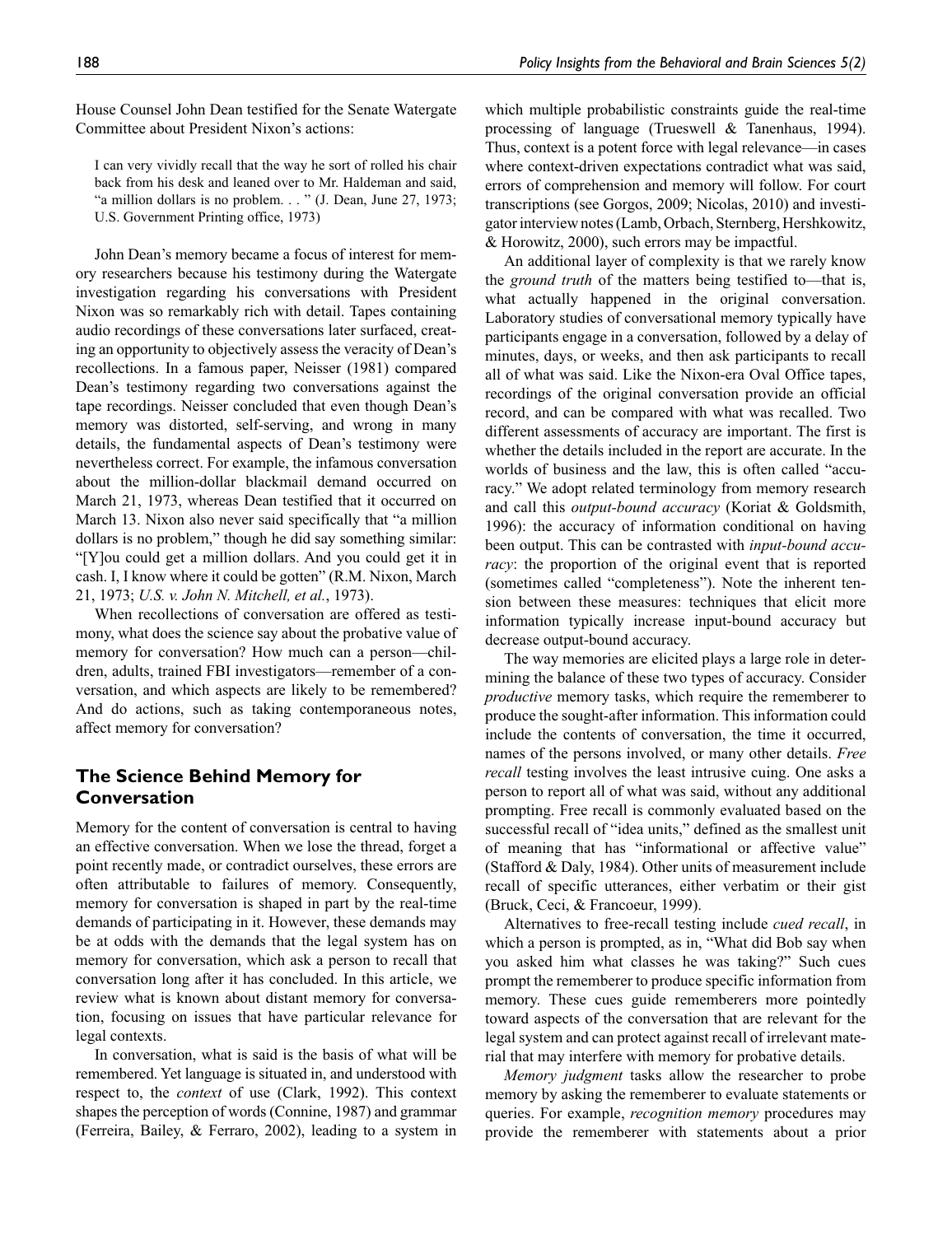conversation ("Bob said he was taking Chemistry") and ask them to evaluate the statements' truth in light of their own memory for the conversation. Related memory judgments might involve remembering when a series of conversations took place, or whether a particular individual was present during a conversation.

In the following sections, we describe three bodies of scientific findings regarding memory for conversation with relevance in legal settings.

## *Input-Bound Accuracy: What and How Much Can be Recalled?*

Estimates of how much of a conversation can be accurately recalled in detail after delays of several minutes to several weeks are quite low and range from 0% to 20% of the total idea units that occurred in the original conversation (Miller, deWinstanley, & Carey, 1996; Pezdek & Prull, 1993; Ross & Sicoly, 1979; Samp & Humphreys, 2007; Stafford, Burggraf, & Sharkey, 1987; Stafford & Daly, 1984). For example, Samp and Humphreys (2007) tested memory after a 5-min delay and reported gist recall of 14% of the idea units from a 5-min problem-solving conversation. Stafford and Daly (1984) also tested memory after a 5-min delay and reported 10% gist recall of idea units from a 7-min unstructured conversation, with the best participant (out of 128 participants total) recalling only 40% of the idea units, and the worst recalling none. Ross and Sicoly (1979) tested memory after a 3-to-4-day delay and reported 6% gist recall of participant's *own* statements, and only 3% recall of what the other person said. So, overall, we see a pattern of forgetting. We also see a hint that memory might meaningfully differ for one's own contributions to a conversation than for others' contributions. This is a point we return to.

*Which elements of a conversation are remembered?* One common conclusion is that memory for the gist or central point of a conversation is better than memory for the details (Bruck et al., 1999). Surface information is presumably abandoned and replaced by a sparser code that characterizes important "take-home" messages (Bartlett, 1932; Bransford & Franks, 1971).

Yet, testing using judgments of recognition memory raises questions about the extent to which this always holds in memory for conversation. Surprisingly, participants can discriminate between exact transcriptions of conversational content and paraphrases (Hjelmquist, 1984). This finding reflects the fact that specific details about individual words, not to mention their context and prosody, are critically relevant to speaker meaning (Brown-Schmidt & Tanenhaus, 2008; Wagner & Watson, 2010). Impressively, these details are stored in memory, although they are difficult to access except when very precisely cued.

Another wrinkle is that not all content is equally memorable. Indeed, the juicy tidbits of conversation, jokes, and out-of-place remarks, are better remembered than mundane content (Keenan, MacWhinney, & Mayhew, 1977; Kintsch & Bates, 1977; MacWhinney, Keenan, & Reinke, 1982). However, what is distinctive, and thus memorable, depends on the context. Memory for sexually explicit remarks—a domain that has particular importance in sexual harassment cases—reveals this contextual dependence well.

Consider the testimony of Anita Hill, former assistant to Clarence Thomas, now Associate Justice of the Supreme Court of the United States:

One of the oddest episodes I remember was an occasion in which Thomas was drinking a Coke in his office, he got up from the table, at which we were working, went over to his desk to get the Coke, looked at the can, and asked, "Who has put pubic hair on my Coke?" (A. Hill, Thomas nomination hearings; U.S. Government Printing Office, 1993, Part 4, p. 38).

The public debate over the hearings reflected, in part, uncertainty over the validity of Hill's recall. The comments are certainly odd and inappropriate. Pezdek and Prull (1993) reported an interesting result than bears on its interpretation. They found that recognition memory for sexually explicit content is better than memory for nonexplicit content, and that this difference is more pronounced when the utterance is contextually incongruous. This effect was evident even after a relatively long delay of 5 weeks.

Taken together, these findings drive home several important points. First, the ability to accurately recall details is low and drops quickly with time. Second, when appropriately cued, many details of past conversations can be remembered. Finally, the content and context of utterances determines much about whether they will be remembered.

## *Output-Bound Accuracy: How Much of the Remembered Information Is Accurate?*

People reporting freely from their own memories are biased to only include correct information. Consequently, though free recall omits much information, it rarely elicits high rates of truly incorrect information (errors of commission). In one recent study of memory for objects (Stanley & Benjamin, 2016), ~90% of objects that were recalled had actually been viewed. When inaccurate information is produced, it is more likely to be hedged, "I guess. . . ," or hesitant (Smith & Clark, 1993). Yet conversation has unique characteristics that might lessen this effect. Errors of commission for conversation can be highly impactful, and so understanding their frequency and origin is important.

*Error rate.* Does the general reluctance to produce errors of commission extend to conversation? Miller et al. (1996) reported an error rate of 7%, where errors included both new information and source misattributions. Ross and Sicoly (1979) reported that only 56% of statements attributed to the conversational partner were accurate; the most common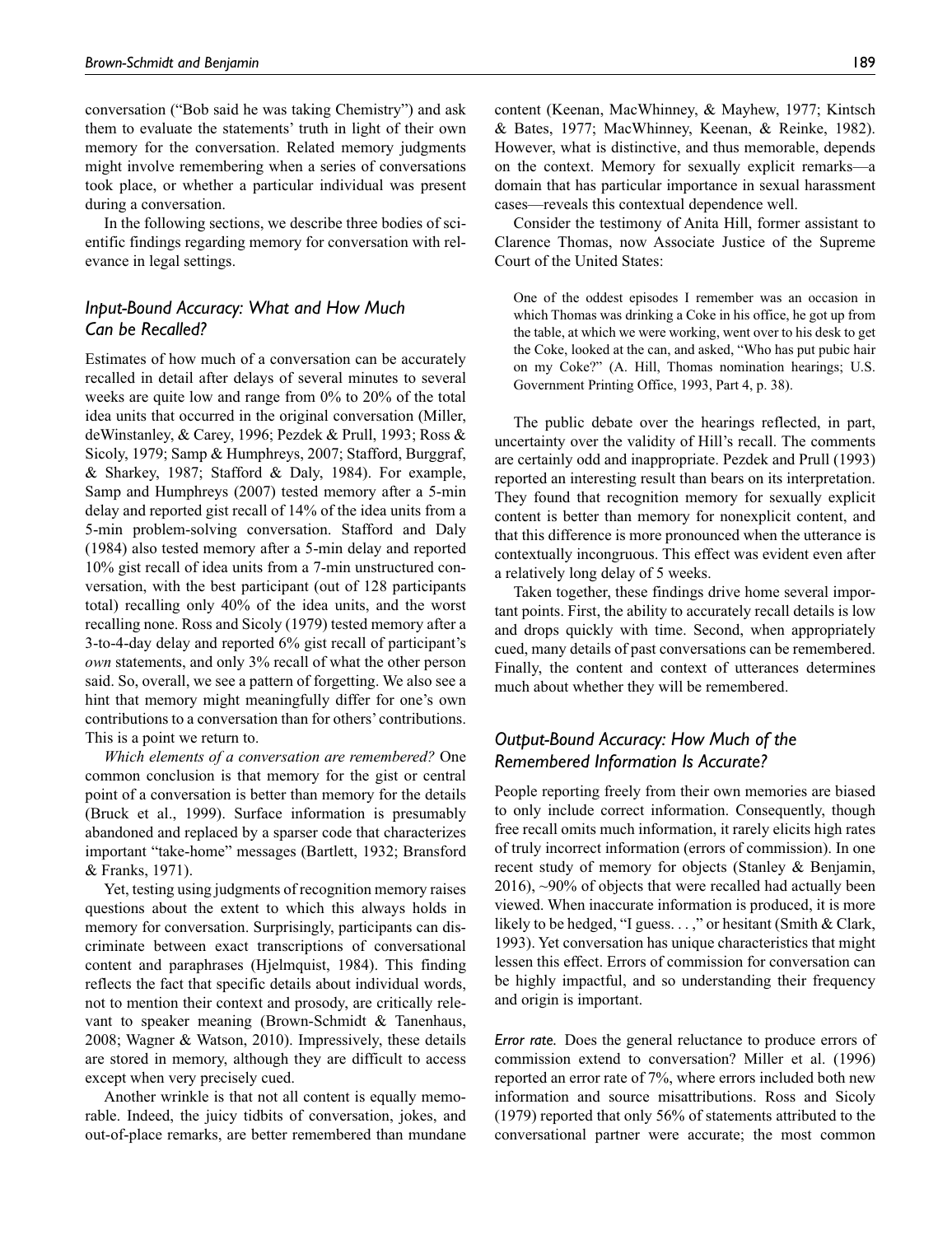errors were recollections of information read by a participant *prior* to a conversation, and inferences they had drawn but that were never explicitly stated. Such errors illustrate two common failures of memory: mistaking plausible inferences for actually spoken statements, and source misattribution.

*Errors of source.* Mistaking information that was read for information that was heard is one example of a broad class of errors in which the rememberer gets the content right but the context wrong. These errors have the interesting property that they contain correct "idea units." They include errors in attribution of the source of information (Johnson, Hashtroudi, & Lindsay, 1993), and errors in which a person mistakes something they *thought* about for something that was *witnessed* (Johnson & Raye, 1981).

Memory for the context or source of information is often forgotten more quickly than the statement itself (Marsh & Bower, 1993). What happens when we recall having heard that cellular phones cause cancer, but not whether we heard it from a guy at a bar or from the National Cancer Institute? This circumstance can lead to a *sleeper effect*, a potentially dangerous situation in which an individual is more persuaded by a message because they cannot remember the original source (Kumkale & Albarracín, 2004).

When source memory errors are made, they reflect an amalgamation of partial information and biases about who is likely to have said what. For example, statements about the law are more likely to be attributed to a lawyer than a doctor (Bayen, Nakamura, Dupuis, & Yang, 2000), and utterances are likely to be misattributed to members of the same social group as the original source (Klauer & Wegener, 1998). These effects reveal once again the constructive nature of memory. A related type of source error is *cryptomnesia*, a phenomenon wherein a person inadvertently reports that they themselves said something, when the true source was someone else (Brown, Jones, & Davis, 1995). Such errors are important in the context of battles over intellectual content.

Finally, what if an investigator remembers what a witness has said, but forgets that his or her statement was prompted (Lamb et al., 2000; Bruck et al., 1999)? In one study of mothers and their children, Bruck et al. (1999) found that mothers' memory both for who said what (source judgments) and for how information was elicited from a child was poor. Failing to recall that a response was prompted is a significant error, as prompting increases the probability that a target memory will be successfully reported, but also decreases the outputbound accuracy of that report (Loftus, 2005).

*Errors of inference.* Inference-induced recall of *unstudied* words (Matzen & Benjamin, 2009; Roediger & McDermott, 1995) is a classic example of a memory error. However, inferences reflect typical mechanisms of language processing (Christianson, Hollingworth, Halliwell, & Ferreira, 2001). In

fact, speakers regularly intend pragmatic inferences which go beyond the literal string of words. The question "Shoplifting's fun?" insinuates a good deal about the addressee (Gunlogson, 2004). In conversation, when inferences are mistaken for actual content from the conversation, the rememberer may be providing an accurate report of what was *intended* by the speaker. If what was intended is in dispute, memory for what was said may be of limited utility.

*Inconsistency of recall.* Witnesses in legal domains are often interrogated multiple times. Of course, each retrieval reflects in part the influence of prior interrogations, which is why recall tends to become more homogeneous over time (Bartlett, 1932). Inconsistencies arise over multiple recall attempts, and those inconsistencies are often used to attack a witness' credibility (Alavi & Ahmad, 2002). Stanley and Benjamin (2016) showed that information that appears inconsistently in a witness' recall is, in fact, more likely to be incorrect than information that appears consistently. Of additional relevance to the legal domain is their finding that witnesses who are more inconsistent in their recall are less accurate overall—even in the details they recall consistently.

#### *What Situational Factors Influence Memory?*

*Interrogation.* There is an inherent trade-off involved in querying memory. On one hand, rememberers should guide as much of the process on their own as possible. This prevents an interrogator from intentionally or unintentionally biasing memory, and consequently ensures higher output-bound accuracy. On the other hand, having a strong and accurate cue to a past event—like a reminder of a distinctive aspect of the conversation—increases the probability that the soughtafter information will be successfully retrieved, thereby increasing input-bound accuracy. Depending on the demands of the situation, different techniques for interrogating memory may be appropriate.

The amount of specific cuing to a particular event, piece of information, or moment in time can vary. More information may be accessed through techniques that guide rememberers through a series of general, but increasingly precise, cues. The *cognitive interview* is an example of a tool designed to be minimally interfering (Campos & Alonso-Quecuty, 2008; Fisher & Geiselman, 1992). When the goal is to maximize output-bound accuracy, minimal cuing is desirable. When the goal is to access or assess a specific piece of information, cuing is more likely to successfully lead to that memory, and thus maximize *input*-bound accuracy.

Asking rememberers to make judgments can lead them to a piece of information that they have difficulty producing on their own, but can also lead the rememberer into false memories (Loftus, 1975), confusing a plausible inference with a genuinely remembered statement (Bransford  $&$  Franks, 1971), or confusing expectations with memory for what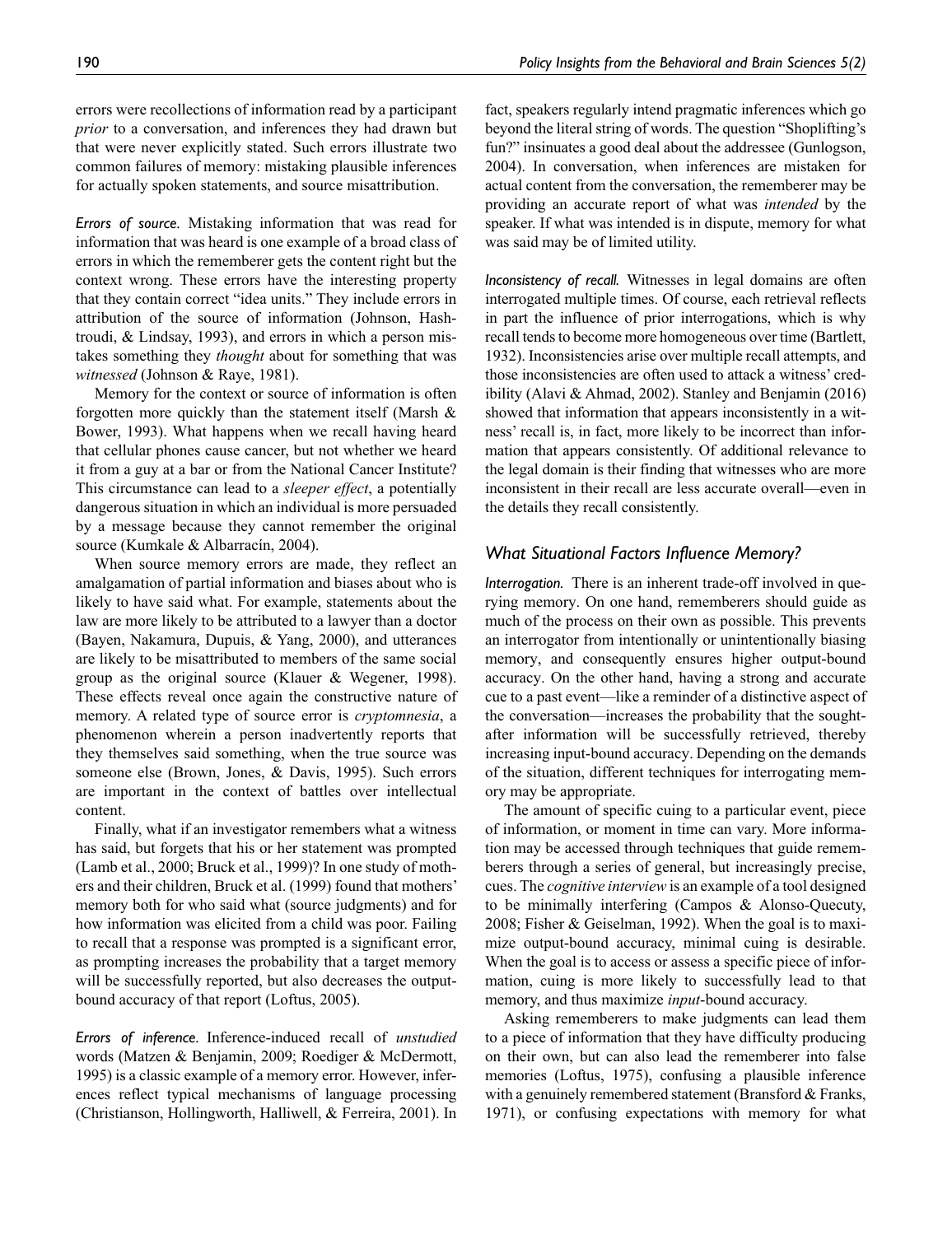happened (Brewer & Treyens, 1981). After decades of research, and many dramatic cases of misremembering owing to the influence of postevent details or leading interrogation (for reviews, see Loftus, 2005; Zaragoza, Belli, & Payment, 2007), we now know that extreme care must be exercised when interrogating memory. Each probe leaves its own mark (Loftus, 1975) and has the potential to alter future remembering or disrupt the confidence–accuracy relationship for remembered materials (Wixted, Mickes, & Fisher, 2018).

Retrieval-induced forgetting, or blocking, can affect the ability to recall information in the future. Conversation about elements of a socially shared event, such as 9/11, can cause the nondiscussed elements of an event to become less accessible in memory (Coman, Manier, & Hirst, 2009). Similarly, natural sharing among peers following an event can shape and distort individual memory for that event (Principe & Ceci, 2002; Principe & Schindewolf, 2012). Findings like these raise the question of whether the structure of discourse shapes what will and will not be recalled.

*Delay.* In general, input-bound accuracy decreases with the interval between the event and the interrogation, consistent with decline of memory for the details of conversation with time (Campos & Alonso-Quecuty, 2006; Pezdek & Prull, 1993; Stafford et al., 1987). Yet memory for "coarse-grained" information in a conversation is forgotten more slowly (e.g., Christiaansen, 1980; Conway, Cohen, & Stanhope, 1991). In general, forgetting is most rapid initially and slows over time (Wixted, 2004). Memorable details that are retained for a considerable period after an event are much less likely to be forgotten.

Counterintuitively, delay does not appear to affect outputbound accuracy. Because people can control what they report, they "correct" for forgetting by not reporting details that they have lost access or no longer have confidence in (Ebbesen & Rienick, 1998; Poole & White, 1993). So, though there are strong reasons to expect rememberers to lose access to information over time, there are also reasons to trust their reports just as much after a long interval as after a short one. This same principle applies to eyewitness identification (Wixted, Read, & Lindsay, 2016).

## *Conversational Role*

Memories for conversation are affected by one's role in the conversation. Active conversational participants better understand what is said (Schober & Clark, 1989), and remember more content (Benoit & Benoit, 1994; MacWhinney et al., 1982). For nonparticipants, increased richness of the experience seems to increase memory. For example, watching a video produces better memory than listening to an audio recording (Campos & Alonso-Quecuty, 2006).

Memory for the content of conversation is also generally superior for what a person has said themselves, compared to what they heard (Fischer, Schult, & Steffens, 2015; McKinley, Brown-Schmidt, & Benjamin, 2017; Miller et al., 1996; Ross & Sicoly, 1979; Yoon, Benjamin, & Brown-Schmidt, 2016). This finding is consistent with a large body of literature indicating that generation or production of information enhances memory for that information (MacLeod, Gopie, Hourihan, Neary, & Ozubko, 2010; Slamecka & Graf, 1978).

By contrast, effects of conversational role on memory for who said what—source memory*—*are equivocal (Brown et al., 1995; Fischer et al., 2015; Gopie & MacLeod, 2009; Jurica & Shimamura, 1999; cf. McKinley et al., 2017). As an interesting example of the pernicious effects of reality monitoring, memory for who said what may be most impaired when one easily anticipates what one's partner is about to say next (Foley, Foley, Durley, & Maitner, 2006). Such confusions may underlie some of the many public battles over who deserves recognition for the scientific advances leading to Nobel Prizes (e.g., Fletcher, 1982).

## *Memory for Context*

Beyond memory for the source and destination of utterances in conversation, one can also measure memory for its context. Yoon et al. (2016) tested memory for pictures that were referenced in a conversational game. Although speakers outperformed listeners, participants regardless of role distinguished pictures that had been talked about from similar ones that never appeared in the experiment. Pictures that were seen but not discussed were remembered poorly, except when the speaker described one picture by contrasting it with another (e.g., "the leather boots" in a context with leather and plastic boots).

Contrast can also be evoked with spoken prosody. Fraundorf, Benjamin, and Watson (2010) examined memory for spoken narratives, which contained prosodic emphasis: " . . .the British and the French biologists had been searching. . . Finally the BRITISH found. . . ." Fraundorf et al. found that prosodic emphasis improved memory for the correct outcome (the BRITISH), and correct rejection of the alternative (the French). These findings indicate that the way we relay information about events can shape our memory for those events; they also reveal another way in which written transcripts miss critical information about the way language is understood in context.

## *Contemporaneous Notes*

In legal settings, witnesses are generally only allowed to testify about their own experiences, though there are exceptions to this rule. Saks and Spellman (2016) discussed an exception wherein an adult testifies on behalf of a child—for example, when an investigator has interviewed the child about possible abuse. A potential cause for concern is the degree to which investigator notes accurately convey the context of the interviewee's statements. A comparison of audio recordings with written "verbatim" notes made by experienced child sex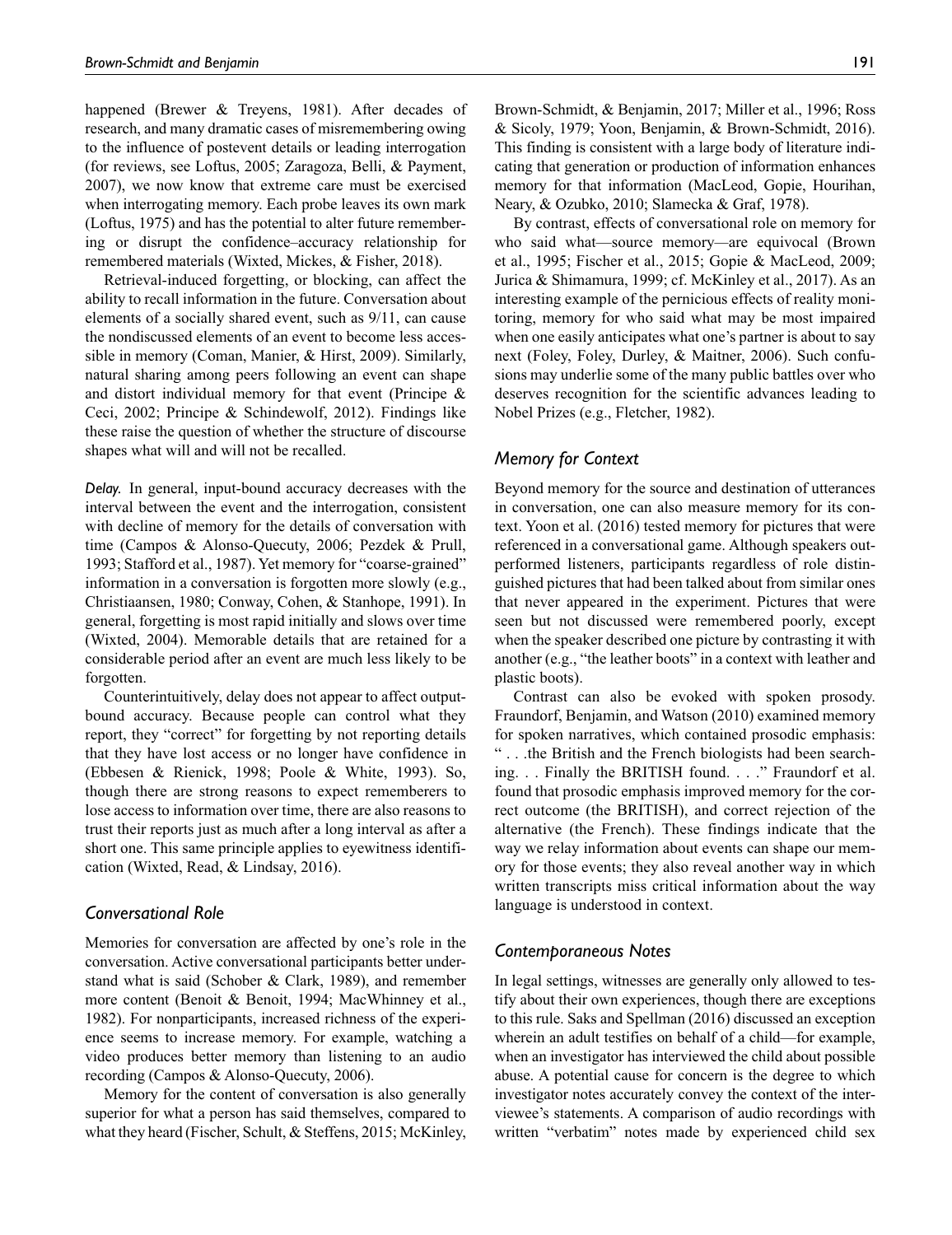abuse investigators found that 25% of forensically relevant details recounted by children during the forensic interview were missing from the notes; errors of commission in the notes were rare, occurring 0.004% (Lamb et al., 2000). However, investigators failed to record 57% of their own utterances, thus underreporting the rate at which interviewee statements were in response to a specific prompt (also see Bruck et al., 1999). The degree to which a retrieved detail was elicited by cuing is highly relevant to determining its outputbound accuracy. Yet, a key function of contemporaneous notes is to create an external memory record of a conversation that does not decline with time. Thus, while notes may be imperfect, they are likely to have higher input-bound accuracy than free-recall of conversation at a delay.

# **Policy Implications of Memory for Conversation**

Despite a modest empirical literature on conversational memory, as compared with the volumes on eyewitness memory for events (Loftus & Palmer, 1974), memory for conversation is highly relevant to the legal system (for discussion, see Davis & Friedman, 2007).

As we have illustrated, the overall quantity of information that can be recalled at a delay is low, but broadly accurate. Genuine attempts to recall in full detail the contents of a past conversation are likely to result in far more errors of omission than errors of commission. The amount of information that can be recalled will be higher for participants who are actively involved in the conversation, and when they are queried at shorter delays. The accuracy of what they offer is not likely to be much affected by these factors, however.

Salient information is more likely to be recalled than mundane information. This may be a type of primary distinctiveness effect. The implication is that a witness' ability to recall inappropriate, explicit, or illegal content is likely to be greater than his or her ability to recall other mundane details of the conversation. Such findings explain the memorability of comments such as "it depends on what the meaning of the word 'is' is," and "basket of deplorables."

At the same time, the literature is clear that for the bulk of what is said in conversation, the ability to recall the precise words is generally poor. Interlocutors are much more likely to remember the gist of what was said than the exact words. These conclusions apply to explicit, illicit, and mundane content.

If legal implications of memory for conversation hinge on memory for the precise wording of what was said, an investigator may be on less solid ground than if memory for the gist and intentions are in question. At the same time, meaning in language is shaped by a combination of words, gestures, prosody, and actions situated in a rich context among persons who are aware of conventional or pragmatic meaning. Philosophers of language use have long pointed out that the meaning of expressions such as "Can you pass the salt?" are pragmatically interpreted as a request. If a person were to recall that a speaker asked them to "Please pass the salt," when the original utterance was in fact "Can you pass the salt?" the literal meaning of the recall is closer to what was *intended* than the literal meaning of the original request.

Contemporaneous notes ("memcons/telcons") were reportedly taken by both James Comey (former director of the FBI) and by Andrew McCabe (former FBI deputy director) following conversations with President Trump. Although there is no research that we know of that addresses the consequences of such note-taking on memory for conversation, there are relevant facts that can lead to strong hypotheses. First, from research with students in classroom settings, we know that the act of writing down information enhances memory for that information (Aiken, Thomas, & Shennum, 1975; Einstein, Morris, & Smith, 1985). Second, when one composes notes shortly after an event—as Comey claims to have done—we know that input-bound accuracy is likely to be at its highest. One would thus expect that notes taken shortly after an event are likely to include more details than would be recoverable later, during an interrogation.

We know of no experimental evidence that speaks directly to the question of the quantity and quality of notes taken in such a fashion. We can, however, extrapolate from results of experiments that test conversational recall in the minutes following a conversation (Samp & Humphreys, 2007; Stafford & Daly, 1984), along with accuracy of notes taken during the conversation itself (Lamb et al., 2000), and evidence that highly salient and contextually surprising information is more likely to be recalled (Keenan et al., 1977; Pezdek & Prull, 1993). An additional consideration is the possibility that memory for nonmemorialized elements of the conversation can be blocked by virtue of having taken the notes. The findings here suggest that the Comey notes are likely to be incomplete but not errorful. Whether in hindsight Comey will be remembered as "fundamentally right" about what had happened (Neisser, 1981) or not, remains to be seen.

#### **Declaration of Conflicting Interests**

The author(s) declared no potential conflicts of interest with respect to the research, authorship, and/or publication of this article.

#### **Funding**

The author(s) received no financial support for the research, authorship, and/or publication of this article.

#### **References**

- Aiken, E. G., Thomas, G. S., & Shennum, W. A. (1975). Memory for a lecture: Effects of notes, lecture rate, and informational density. *Journal of Educational Psychology*, *67*, 439-444.
- Alavi, A., & Ahmad, N. (2002, August). *Credibility and impeachment: Fundamentals of direct and cross-examination*. Paper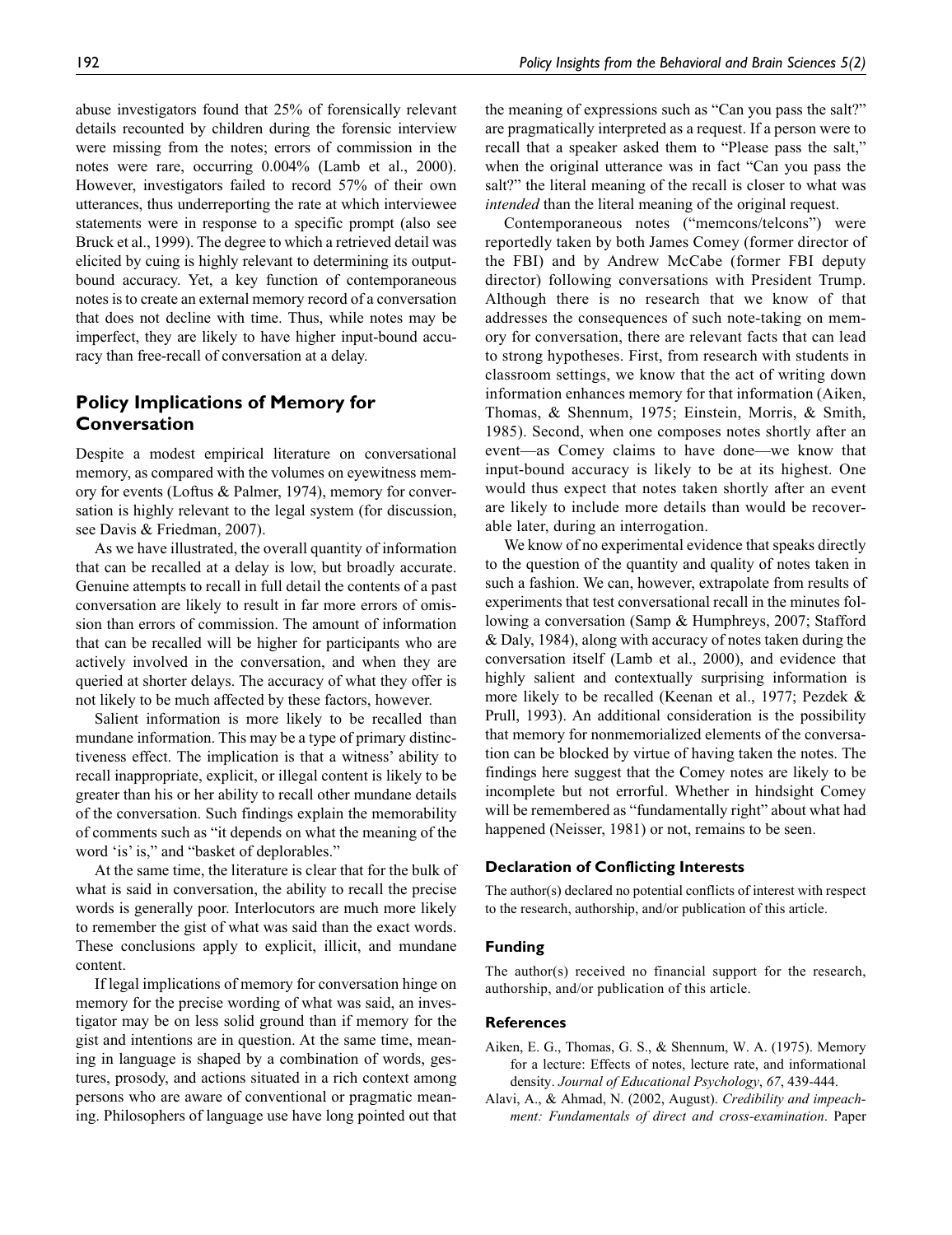presented at the University of Houston law foundation continuing legal education workshop, Houston, TX.

- Bartlett, F. C. (1932). *Remembering: A study in experimental and social psychology*. Cambridge, UK: Cambridge University Press.
- Bayen, U. J., Nakamura, G. V., Dupuis, S. E., & Yang, C. L. (2000). The use of schematic knowledge about sources in source monitoring. *Memory & Cognition*, *28*(3), 480-500.
- Benoit, P. J., & Benoit, W. L. (1994). Anticipated future interaction and conversational memory using participants and observers. *Communication Quarterly*, *42*, 274-286.
- Bransford, J. D., & Franks, J. J. (1971). The abstraction of linguistic ideas. *Cognitive Psychology*, *2*, 331-350.
- Brewer, W. F., & Treyens, J. C. (1981). Role of schemata in memory for places. *Cognitive Psychology*, *13*, 207-230.
- Brown, A. S., Jones, E. M., & Davis, T. L. (1995). Age differences in conversational source monitoring. *Psychology and Aging*, *10*, 111-122.
- Brown-Schmidt, S., & Tanenhaus, M. K. (2008). Real-time investigation of referential domains in unscripted conversation: A targeted language game approach. *Cognitive Science*, *32*, 643-684.
- Bruck, M., Ceci, S. J., & Francoeur, E. (1999). The accuracy of mothers' memories of conversations with their preschool children. *Journal of Experimental Psychology: Applied*, *5*, 89-106.
- Campos, L., & Alonso-Quecuty, M. (2006). Remembering a criminal conversation: Beyond eyewitness testimony. *Memory*, *14*, 27-36.
- Campos, L., & Alonso-Quecuty, M. L. (2008). Language crimes and the cognitive interview: Testing its efficacy in retrieving a conversational event. *Applied Cognitive Psychology*, *22*(9), 1211-1227.
- Christiaansen, R. E. (1980). Prose memory: Forgetting rates for memory codes. *Journal of Experimental Psychology: Human Learning and Memory*, *6*(5), 611.
- Christianson, K., Hollingworth, A., Halliwell, J. F., & Ferreira, F. (2001). Thematic roles assigned along the garden path linger. *Cognitive Psychology*, *42*, 368-407.
- Clark, H. H. (1992). *Arenas of language use*. Chicago: University of Chicago Press.
- Coman, A., Manier, D., & Hirst, W. (2009). Forgetting the unforgettable through conversation: Socially shared retrieval-induced forgetting of September 11 memories. *Psychological Science*, *20*, 627-633.
- Connine, C. M. (1987). Constraints on interactive processes in auditory word recognition: The role of sentence context. *Journal of Memory and Language*, *26*, 527-538.
- Conway, M. A., Cohen, G., & Stanhope, N. (1991). On the very long-term retention of knowledge acquired through formal education: Twelve years of cognitive psychology. *Journal of Experimental Psychology: General*, *120*, 395-409.
- Davis, D., & Friedman, R. D. (2007). Memory for conversation: The orphan child of witness memory researchers. In M. P. Toglia, J. D. Read, D. F. Ross, & R. C. L. Lindsay (Eds.), *Handbook of eyewitness psychology* (Vol. 1, pp. 3-52). Mahwah, NJ: Lawrence Erlbaum Associates.
- Ebbesen, E., & Rienick, C. (1998). Retention interval and eyewitness memory for events and personal identifying attributes. *Journal of Applied Psychology*, *83*, 745-762.
- Einstein, G. O., Morris, J., & Smith, S. (1985). Note-taking, individual differences, and memory for lecture information. *Journal of Educational Psychology*, *77*, 522-532.
- Ferreira, F., Bailey, K. G., & Ferraro, V. (2002). Good-enough representations in language comprehension. *Current Directions in Psychological Science*, *11*(1), 11-15.
- Fischer, N. M., Schult, J. C., & Steffens, M. C. (2015). Source and destination memory in face-to-face interaction: A multinomial modeling approach. *Journal of Experimental Psychology: Applied*, *21*, 195-204.
- Fisher, R. P., & Geiselman, R. E. (1992). *Memory-enhancing techniques for investigative interviewing: The cognitive interview*. Springfield, IL: Charles C Thomas.
- Fletcher, H. (1982). My work with Millikan on the oil-drop experiment. *Physics Today*, *35*(6), 43-47.
- Foley, M. A., Foley, H. J., Durley, J. R., & Maitner, A. T. (2006). Anticipating partners' responses: Examining item and source memory following interactive exchanges. *Memory & Cognition*, *34*, 1539-1547.
- Fraundorf, S. H., Watson, D. G., & Benjamin, A. S. (2010). Recognition memory reveals just how CONTRASTIVE contrastive accenting really is. *Journal of Memory and Language*, *63*, 367-386.
- Gopie, N., & MacLeod, C. M. (2009). Destination memory: Stop me if I've told you this before. *Psychological Science*, *20*, 1492-1499.
- Gorgos, K. A. (2009). Lost in transcription: Why the video record is actually verbatim. *Buffalo Law Review*, *57*, 1057-1027.
- Gunlogson, C. (2004). *True to form: Rising and falling declaratives as questions in English*. New York, NY: Routledge.
- Hjelmquist, E. (1984). Memory for conversations. *Discourse Processes*, *7*, 321-336.
- Johnson, M. K., Hashtroudi, S., & Lindsay, D. S. (1993). Source monitoring. *Psychological Bulletin*, *114*, 3-28.
- Johnson, M. K., & Raye, C. L. (1981). Reality monitoring. *Psychological Review*, *88*, 67-85.
- Jurica, P. J., & Shimamura, A. P. (1999). Monitoring item and source information: Evidence for a negative generation effect in source memory. *Memory & Cognition*, *27*, 648-656.
- Keenan, J. M., MacWhinney, B., & Mayhew, D. (1977). Pragmatics in memory: A study of natural conversation. *Journal of Verbal Learning and Verbal Behavior*, *16*, 549-560.
- Kintsch, W., & Bates, E. (1977). Recognition memory for statements from a classroom lecture. *Journal of Experimental Psychology: Human Learning and Memory*, *3*, 150-159.
- Klauer, K. C., & Wegener, I. (1998). Unraveling social categorization in the "who said what?" paradigm. *Journal of Personality and Social Psychology*, *75*, 1155-1178.
- Koriat, A., & Goldsmith, M. (1996). Monitoring and control processes in the strategic regulation of memory accuracy. *Psychological Review*, *103*(3), 490.
- Kumkale, G. T., & Albarracín, D. (2004). The sleeper effect in persuasion: A meta-analytic review. *Psychological Bulletin*, *130*, 143-172.
- Lamb, M. E., Orbach, Y., Sternberg, K. J., Hershkowitz, I., & Horowitz, D. (2000). Accuracy of investigators' verbatim notes of their forensic interviews with alleged child abuse victims. *Law and Human Behavior*, *24*(6), 699.
- Loftus, E. F. (1975). Leading questions and the eyewitness report. *Cognitive Psychology*, *7*, 560-572.
- Loftus, E. F. (2005). Planting misinformation in the human mind: A 30-year investigation of the malleability of memory. *Learning & Memory*, *12*, 361-366.